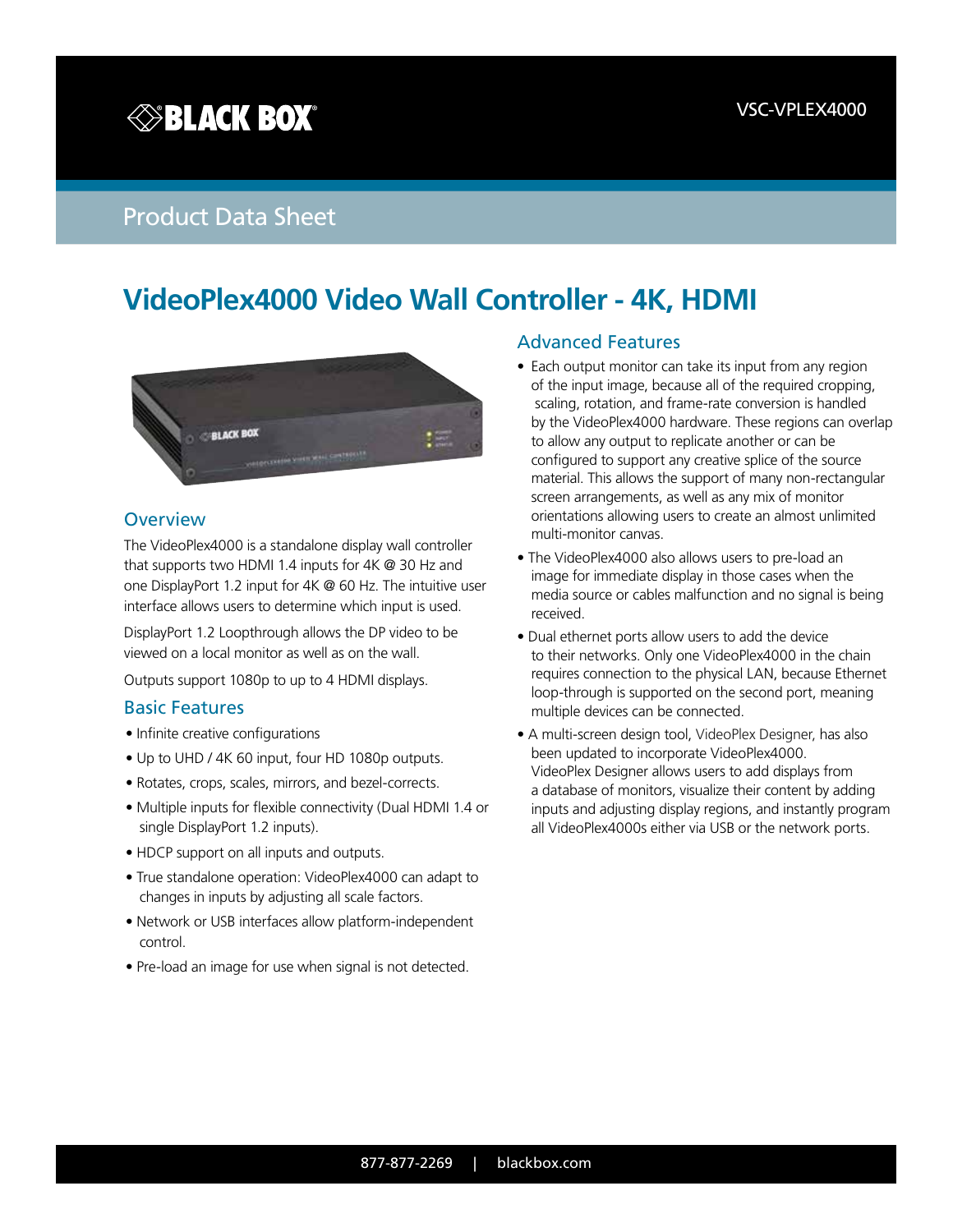# Specifications

| Approvals                | FCC, TUV, CE, UL®, RoHS, WEEE                                                                                                                                                                            |
|--------------------------|----------------------------------------------------------------------------------------------------------------------------------------------------------------------------------------------------------|
| Control Interfaces       | Dual 100BASE-T Ethernet ports with built-in managed switch. USB 2.0 Type B connector (full speed operation)                                                                                              |
| Firmware Support         | Updates supported via USB and Ethernet connection                                                                                                                                                        |
| Genlock Input            | Analog black-burst on dedicated BNC connector. Any video input (HDMI1, HDMI2, DisplayPort)                                                                                                               |
| <b>Heat Dissipation</b>  | 3.41 BTU/hr                                                                                                                                                                                              |
| Input Resolution         | HDMI 1.4: 3840 x 2160 @ 30 Hz or equivalent up to 297 Mps;<br>DisplayPort 1.2: 3840 x 2160 @ 60 Hz or equivalent up to 616 Mps)                                                                          |
| Input Surface            | 8 K x 8 K maximum                                                                                                                                                                                        |
| Leads Supported          | HDMI and DisplayPort input, HDMI output                                                                                                                                                                  |
| <b>Operating System</b>  | All known operating systems;                                                                                                                                                                             |
| Support                  | All known hardware that supports/follows the HDMI spec                                                                                                                                                   |
| <b>Output Resolution</b> | HDMI: 1080p/60 or equivalent up to 165 Mps;<br>Loop-through: DisplayPort1.2 (locked to selected video input resolution)                                                                                  |
| <b>USB Support</b>       | USB 2.0, full-speed (12 Mbps) operation;<br>Firmware support: Updates supported via USB                                                                                                                  |
| <b>User Controls</b>     | (1) Power switch                                                                                                                                                                                         |
| Interface                | (2) HDMI capture, (1) Single-link DisplayPort;                                                                                                                                                           |
|                          | (4) HDMI output, (1) DisplayPort loopthrough                                                                                                                                                             |
| Connectors               | Input:<br>(2) HDMI female,<br>(1) DisplayPort female;<br>Output:<br>(1) DisplayPort female,<br>(4) HDMI female;<br>Power: (1) IEC-C14;<br>(1) USB Type B female;<br>(1) Sync port;<br>(2) RJ-45 Ethernet |
| Indicators               | $(3)$ LEDs:<br>(1) Power,<br>$(1)$ Input,<br>(1) Status                                                                                                                                                  |
| Environmental            | Temperature Tolerance:<br>Operating: 32 to 95° F (0 to 35° C);<br>Storage: -4 to +158° F (-20 to +70° C);<br>Humidity:<br>Operating: 90%, noncondensing;<br>Maximum Altitude: 6400 ft. (2000 m)          |
| Power                    | Input Voltage/Volts: 100-240 VAC, 50/60 Hz internal power supply;<br>Input Current/Watts: 30 W;<br>Power Consumption/Watts: 30 W                                                                         |
| <b>Dimensions</b>        | 1.75"H x 12.4"W x 6.7"D (4.4 x 31.6 x 17.2 cm)                                                                                                                                                           |
| Weight                   | 4.1 lb. (1.86 kg)                                                                                                                                                                                        |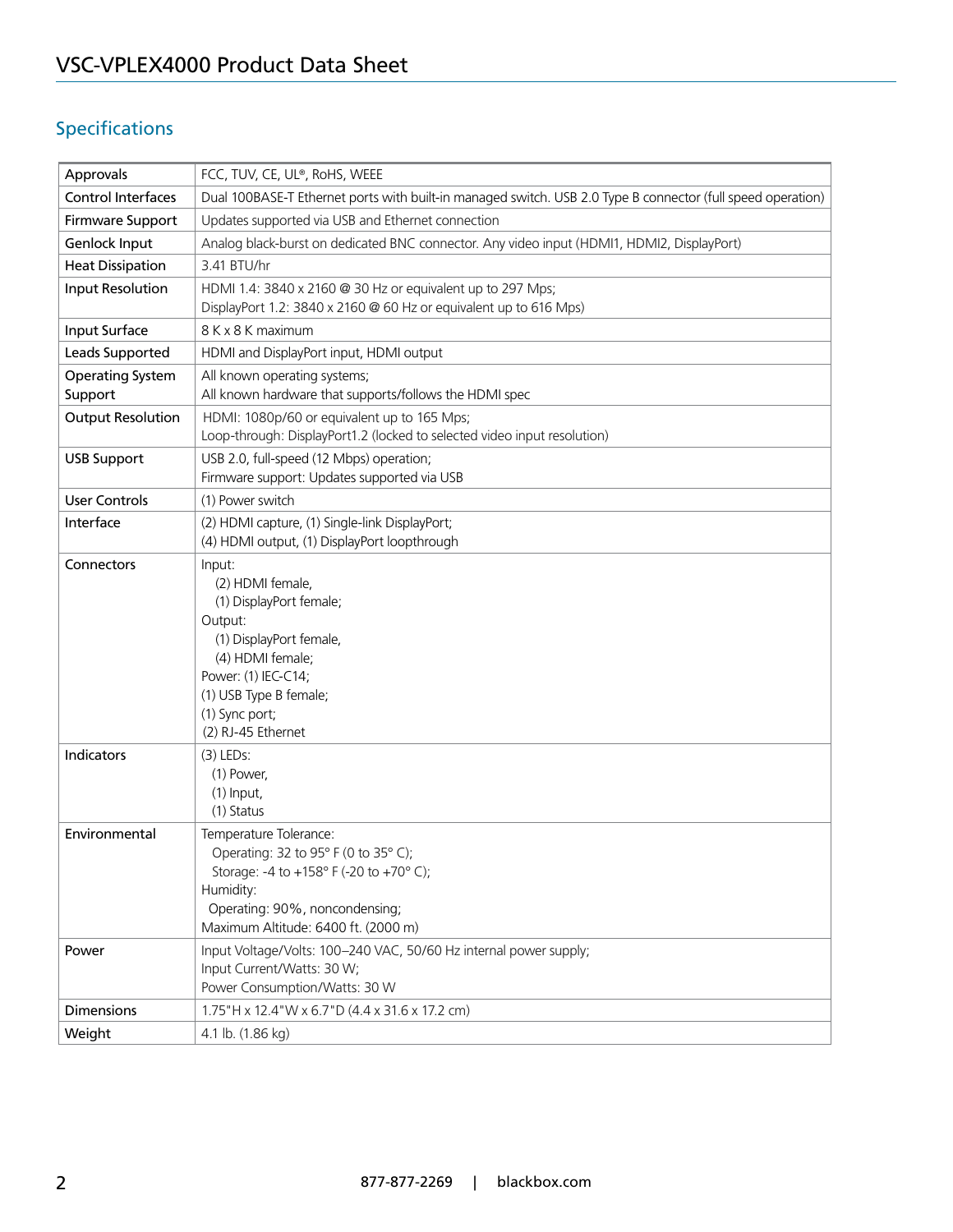## Dimensional diagram of the VSC-VPLEX4000.





## What's Included

- VideoPlex4000 unit
- (1) rackmount kit
- (1) USB 2.0 cable Type A to Type B
- (1) DVD containing the software application and the VideoPlex 4000 user guide
- (1) Quick Start Guide
- (1) IEC-320 C13 to Nema 5-15 power cable
- (6) rackmount screws
- (6) HDMI cable locks
- (6) tie wraps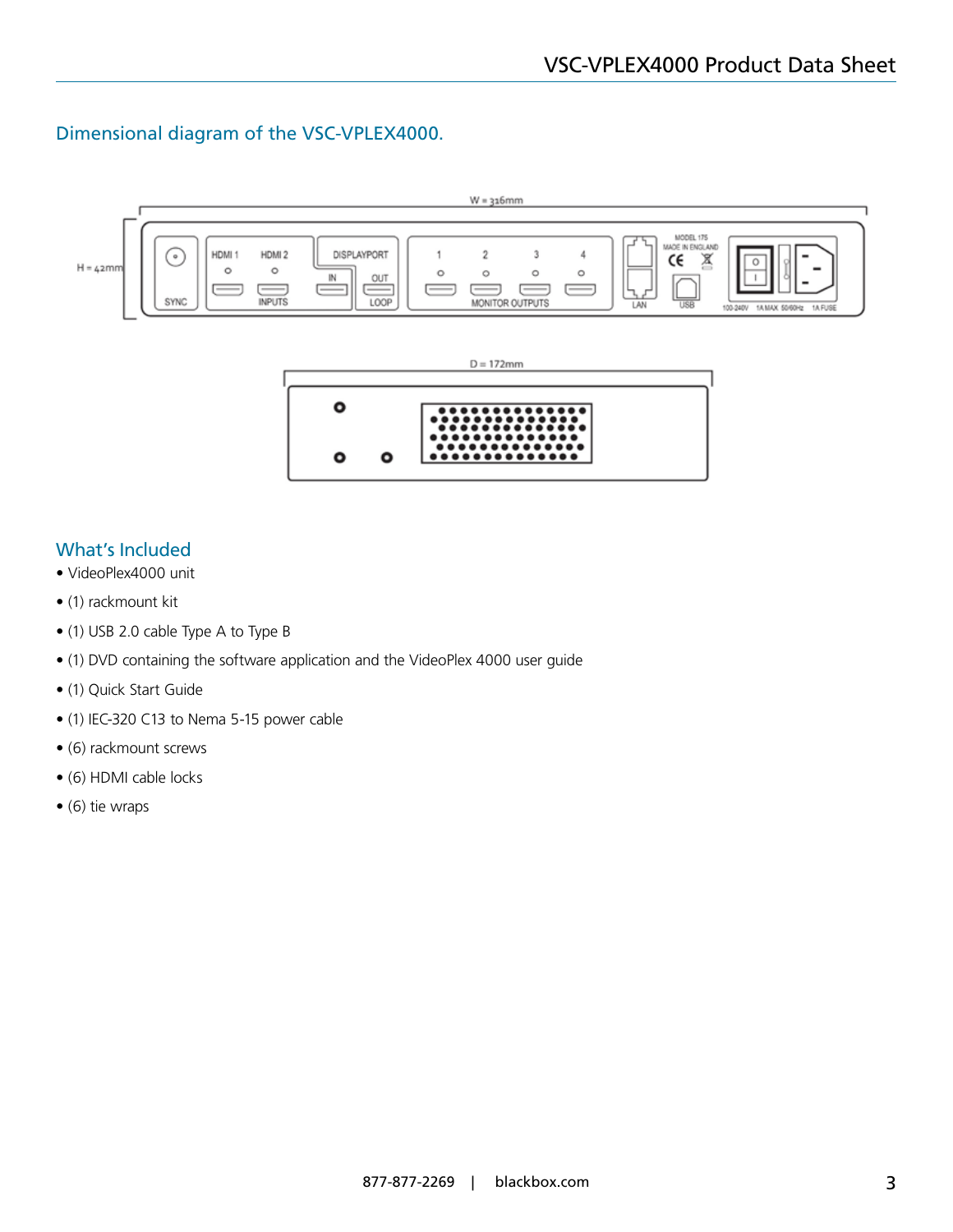# Typical applications of the VideoPlex4000 are shown here and on the following pages.

*NOTE: Listed on the next few pages are just a few examples of what can be achieved with the VideoPlex4000. The list of examples is not definitive and users are encouraged to experiment with different display configurations.*

## Example 1: Duplicate the input signal four times and display each duplicate signal on separate screens.

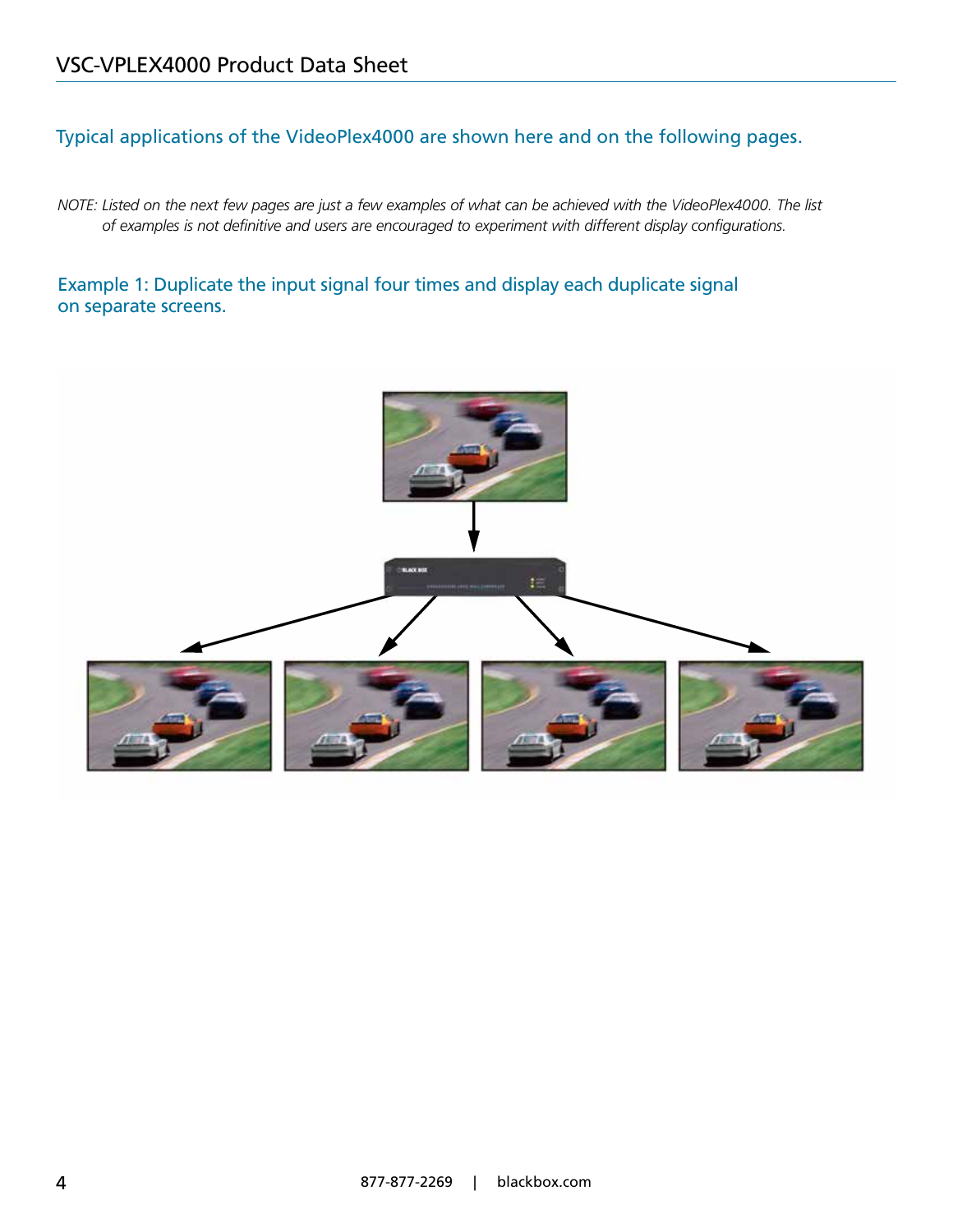Example 2: Divide the input signal into quadrants and display each quarter on separate displays with optional frame rate conversion (in this case 30 to 60 Hz). You can adjust crop regions to compensate for monitor bezel.

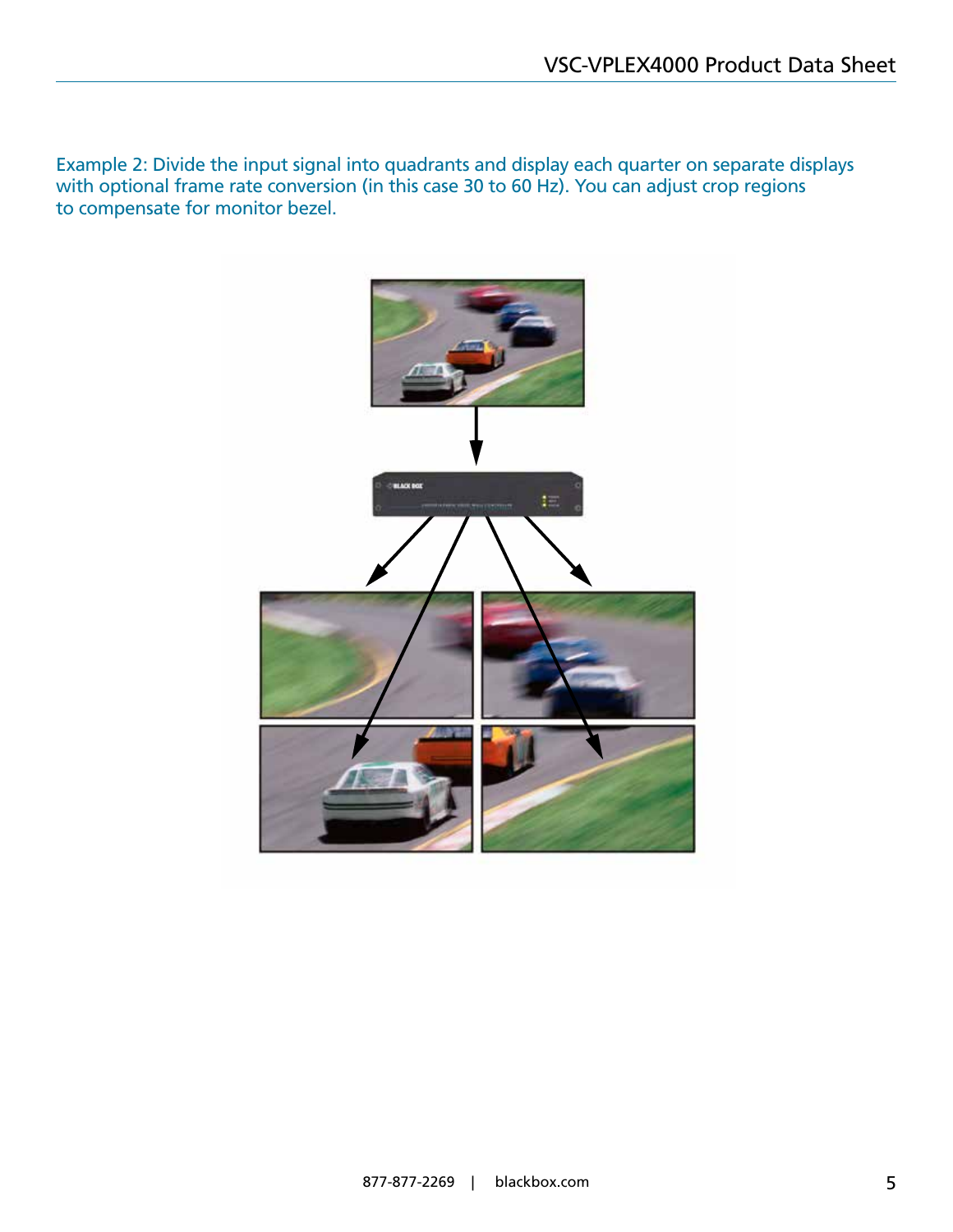Example 3: Duplicate the input signal. Display the first signal on a single landscape screen. Divide the second into thirds, rotate to portrait orientation, then upscale the signal, and split it between three displays.



Example 4: Crop input signal, upscale specific areas, and display on four separate screens.

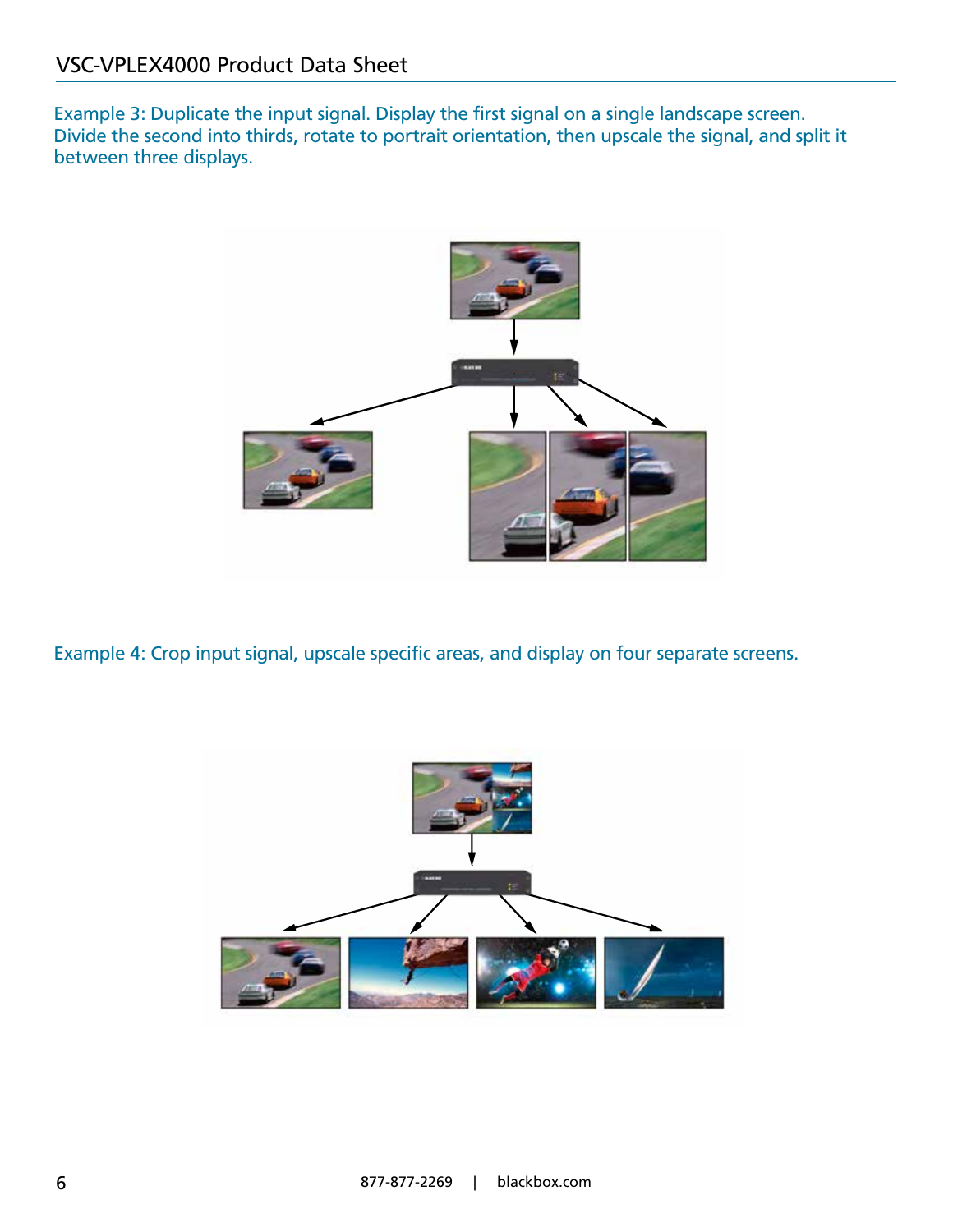Example 5: Crop the VideoPlex4000 input signal and display two quarter-screens in landscape orientation and two quarter-screens in portrait orientation.



Example 6: Crop the VideoPlex4000 input signal. Rotate through 90º, 180º, or 270º display in landscape and portrait orientations. Arbitrary crop regions can allow the monitors to be artistically arranged, but maintain an undistorted image.